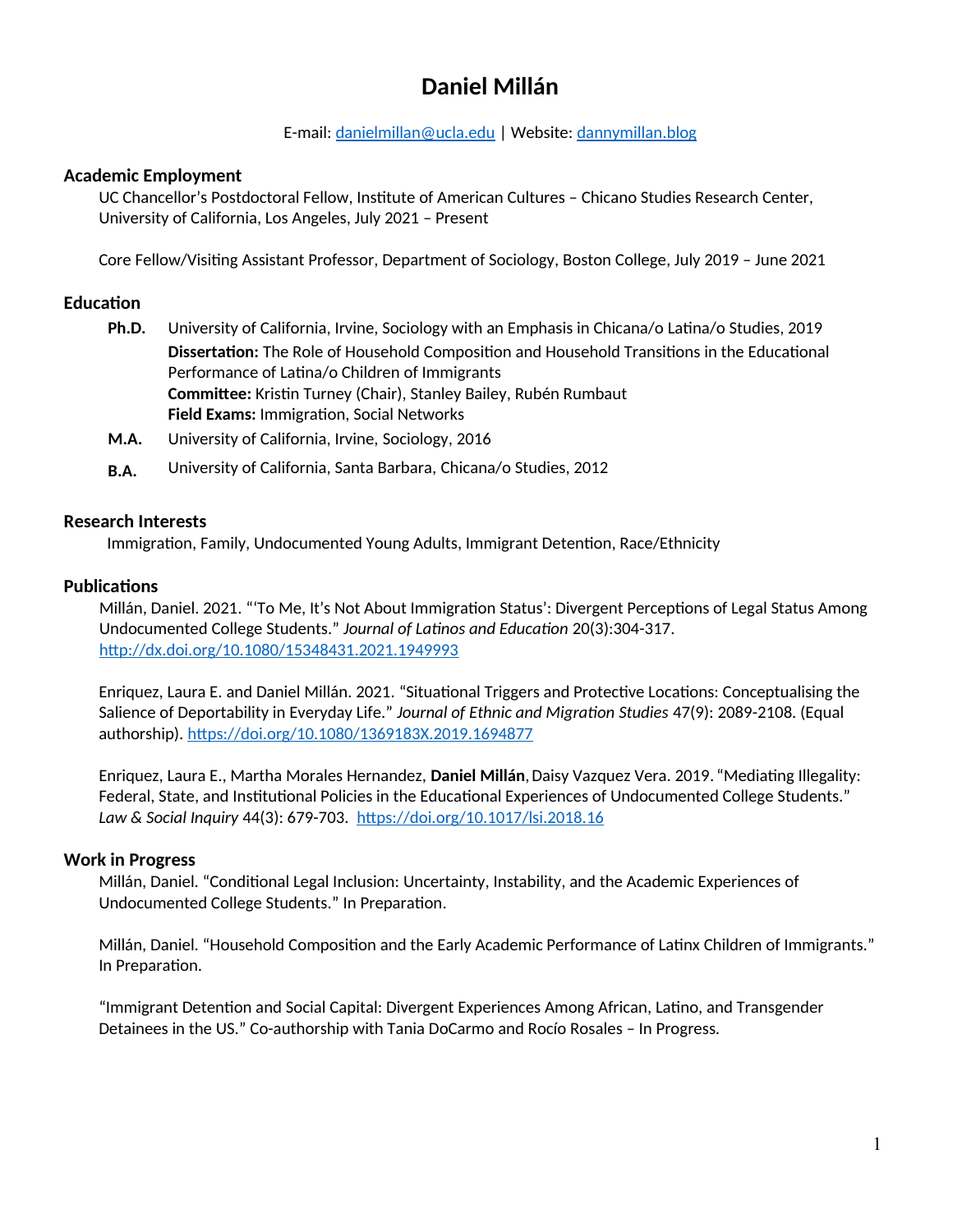#### **Grants, Awards, and Fellowships**

| $2018 - 2019$          | UC San Diego Center for U.S-Mexican Studies - In Residence Fellow                      |
|------------------------|----------------------------------------------------------------------------------------|
| 2018                   | <b>UC Irvine Presidential Fellowship</b>                                               |
| 2018                   | <b>AERA Minority Dissertation Travel Award</b>                                         |
| $2017 - 2018$          | UC California Immigration Research Initiative Fellow                                   |
| $2012 - 2017$          | UC MEXUS/CONACYT Fellow                                                                |
| 2016                   | UC Global Health Institute - Center of Expertise on Migration and Health<br>Fellowship |
| 2016, 2018             | UC Miguel Velez Scholarship                                                            |
| $2015 - 2016$          | <b>UC MEXUS Small Research Grant</b>                                                   |
| 2015                   | UC Irvine Data Science Initiative Summer Fellow                                        |
| $2015 - 2016$          | University of California Humanities Research Institute Graduate Working<br>Group Award |
| 2013, 2014, 2017, 2018 | UC Irvine Sociology Summer Research Fellowship                                         |
| 2012                   | UCSB Senior Co-Curricular Excellence Award                                             |
| $2012 - 2013$          | Ridley-Tree Scholarship                                                                |
| $2010 - 2012$          | <b>TELACU Scholarship</b>                                                              |
| $2009 - 2011$          | <b>UCSB IDEAS Scholarship</b>                                                          |
| 2010                   | Spanish American Institute Scholarship                                                 |
| 2010                   | LI Alumni Scholarship                                                                  |

#### **Presentations**

"Undocumented and Distracted: The Everyday Effects of Immigration Laws and Policies on the Short and Long-term Academic Success of Undocumented College Students." at the *National Association for Chicana and Chicano Studies*. Seattle, Washington. April 2020. *Conference Canceled.*

"Household Instability and the Academic Performance of Latina/o Children of Immigrants." With discussant Abigail Andrews, at the *Center for U.S-Mexican Studies* UC San Diego. San Diego, CA. February 2019.

"Latina/o Children of Immigrants Household Compositions in Early Childhood: Single-Parent and Extended Family Household Membership." at the *American Sociological Association Annual Meeting*. Philadelphia, PA. August 2018.

"Mediating Illegality: The Role of Federal, State, and Institutional Policies in the Educational Incorporation of Undocumented College Students." With Laura E. Enriquez, Martha Morales Hernandez, and Daisy Vazquez Vera at the *American Sociological Association Annual Meeting*. Philadelphia, PA. August 2018.

"Developing Legal Consciousness in Immigrant Detention." With Rocío Rosales and Tania DoCarmo at the *Society for the Study of Social Problems Annual Meeting*. Philadelphia, PA. August 2018.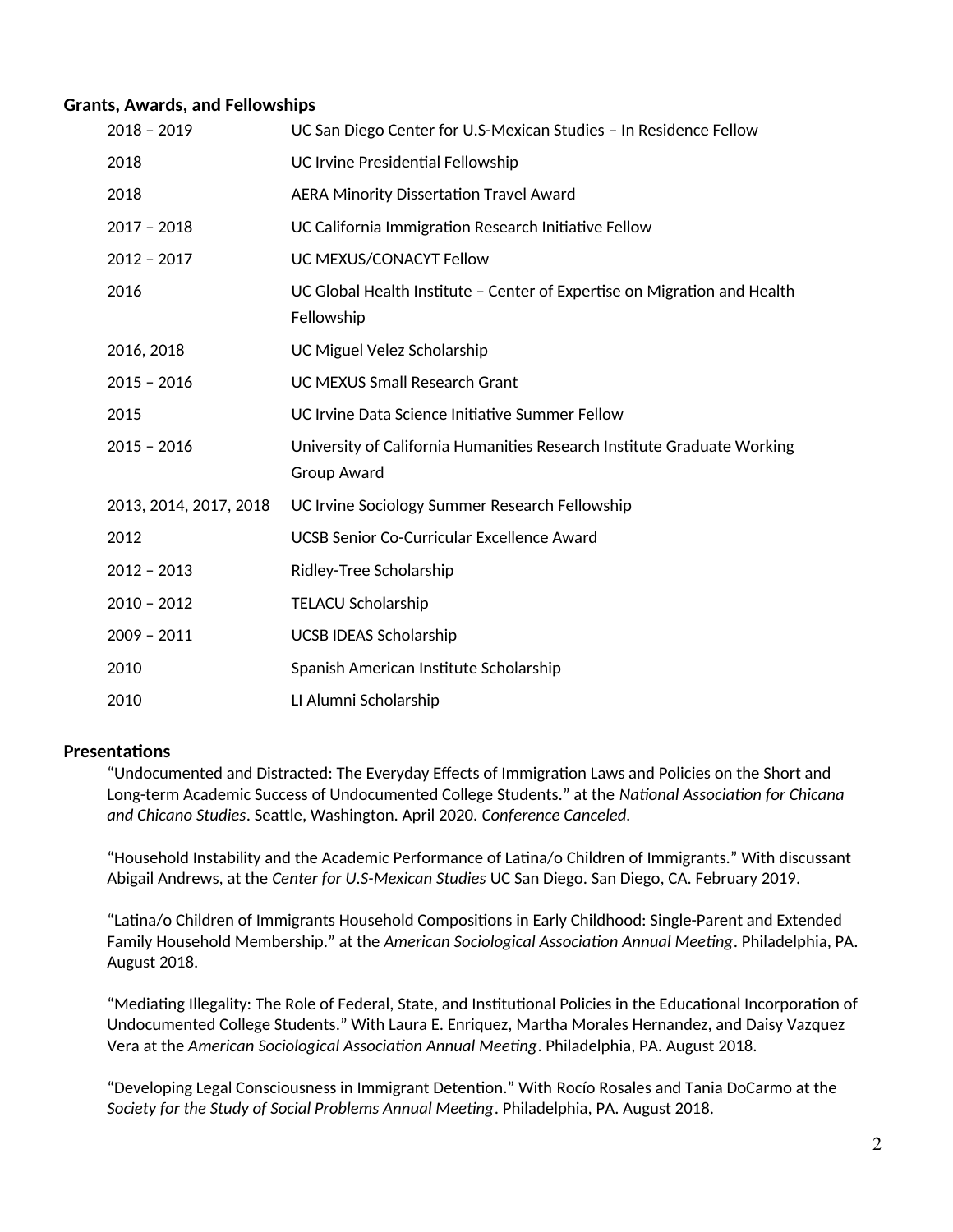"Immigrant Detainee Narratives and the Immigration Proceedings Process." With Rocío Rosales and Tania DoCarmo at the *Society for the Study of Social Problems Annual Meeting*. Philadelphia, PA. August 2018.

"Household Compositions and Transitions: Latina/o Children's Academic Outcomes from Kindergarten through 5th Grade" at the *American Educational Research Association Annual Meeting*. New York City, NY. April 2018.

"Academic Inequality: Cumulative Disadvantages Limiting the Academic Engagement of Undocumented College Students." at *Migrant Illegality Across Uneven Legal Geographies*. Denver, CO. April 2018.

"Conceptualizing Deportability in the Lives of 1.5-Generation Undocumented Young Adults." With Laura E. Enriquez at *Socio-Legal Workshop*. UC Irvine School of Law. February 2018.

"**"**I've Never Really Thought About It": Challenging Deportability as the Primary Experience of Illegality." With Laura E. Enriquez. At *Law and Society Association Conference*. Mexico City, MX. June 2017.

"Mediating Illegality: The Role of Federal, State, and Institutional Policies in the Educational Incorporation of Undocumented College Students." With Laura E. Enriquez, Martha Morales Hernandez, and Daisy Vazquez Vera. UC *International Migration Conference*. Berkeley, CA. May 2017.

"Immigrant Detention: Divergent Experiences Among African, Latino, Transgender, and Gay Detainees in the United States." With Tania DoCarmo. *Pacific Sociological Association*. Portland, OR. April 2017.

"Understanding the Impact of Mass Immigrant Detention and Deportation: An Analysis of Migrant Health among Gay and Transgender Immigrants in Detention." *California Sociological Association*. Riverside, CA. November 2016.

"Filling Remaining Gaps: Lessons from Across the University of California System." With Laura E. Enriquez, Vanessa Delgado, and Martha Morales Hernandez. At the *Incorporating Undocumented Students and Youth: A UC-Wide Workshop of Research and Policy Recommendations*. Irvine, CA. October 2016.

"Best Practices to Promote the Educational Equity of Undocumented Students." With Laura E. Enriquez, Vanessa Delgado, Miroslava Guzman, Martha Morales Hernandez, and Daisy Vazquez Vera. *Landscapes of Displacement: Borderlands in Comparative Perspective Symposium*. San Diego, CA. September 2016.

"The Early Educational Performance of Children in Single-Parent Immigrant Households." At the *American Sociological Association Conference*. Seattle, WA. August 2016.

"The Educational Performance of Children in Single-Parent Immigrant Households." UC Irvine Data Science Initiative. Irvine, CA. September 2015.

"Latina/o Immigrant Representation and the Detention Industrial Complex." *UC Irvine Comparative Latino Studies Workshop*. Irvine, CA. May 2013.

"Undocumented Youth Organizing and Zapatismo: A Struggle for Dignity." *National Association for Chicano and Chicano Studies Conference*. San Antonio, TX. March 2013.

"Gentrification in *La Calle Cuatro de* Santa Ana: Reclaiming Latina/o Space." *USC American Studies and Ethnicity Crossing Borders Conference*. Los Angeles, CA. March 2013.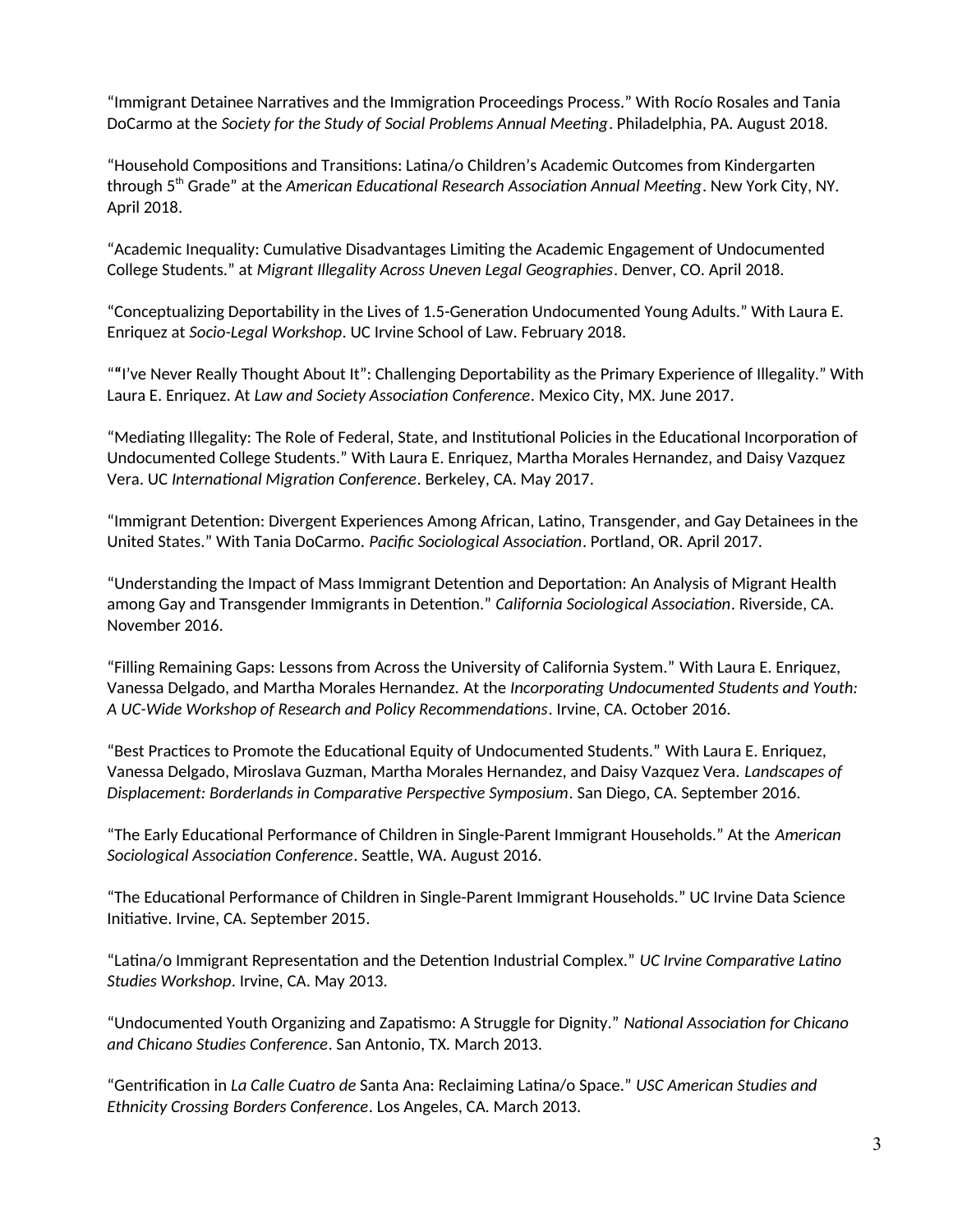| <b>Research Experience</b> |                                                                                                                                                                                                                                                       |
|----------------------------|-------------------------------------------------------------------------------------------------------------------------------------------------------------------------------------------------------------------------------------------------------|
| June 2015 - Present        | The Undocumented Student Educational Equity Project Collaborator                                                                                                                                                                                      |
| October 2015 - Present     | (https://www.undocequity.com/), PI - Laura E. Enriquez                                                                                                                                                                                                |
|                            | Developed survey instruments, trained students in quantitative and qualitative<br>methods, conducted focus groups and interviews, wrote reports, and engaged in<br>project management.<br>Detention Research Project Collaborator, PI - Rocío Rosales |
|                            | Conducted interviews with immigrants in detention across Southern California,<br>developed interview guides, and trained undergraduate students in interview<br>methods.                                                                              |
| <b>Teaching Experience</b> |                                                                                                                                                                                                                                                       |
| Spring 2021                | Boston College, Sociology and History - Understanding Race, Gender, and<br>Violence, Lab Instructor                                                                                                                                                   |
| <b>Fall 2020</b>           | Boston College, Sociology - Inequality and Education, Instructor                                                                                                                                                                                      |

| Spring 2020, Fall 2020 | Boston College, Sociology - Immigrant Experiences and the Family, Instructor                       |
|------------------------|----------------------------------------------------------------------------------------------------|
| Spring 2020            | Boston College, Sociology - Law and Adolescence: Children of Immigrants,<br>Instructor             |
| <b>Fall 2019</b>       | Boston College, Sociology and History - Citizenship, Immigration, and Belonging,<br>Lab Instructor |
| Spring 2019            | UC Irvine, Chicana/o and Latina/o Studies - Border Narratives, TA                                  |
| <b>Fall 2015</b>       | UC Irvine, Sociology - Social Problems, TA                                                         |
| Fall 2014, Fall 2013   | UC Irvine, Introduction to Chicana/o and Latina/o Studies, TA                                      |
| Summer 2013 and 2014   | UC Irvine, Introduction to Sociology, TA                                                           |
| Spring 2013            | UC Irvine, Introduction to Chicana/o and Latina/o Studies, TA                                      |

# **Service**

| $2013 - 2019$ | Friends of Orange County Detainees Leadership Board Member |
|---------------|------------------------------------------------------------|
| $2013 - 2018$ | UC Irvine SAFIRF Member                                    |
| $2015 - 2016$ | UC Irvine Graduate Division DECADE PLUS Mentor             |
| $2014 - 2015$ | UC Irvine SAFIRF Outreach Co-Chair                         |
| Summer 2014   | UC Irvine Dreamers Coordinator Search Committee Member     |
| Summer 2013   | UC Irvine Graduate Student Mentor                          |

# **Policy Reports**

Enriquez, L. E., E. M. Burciaga, T. Cardenas, B. Cha, V. Delgado, M. Guzman Perez, D. Millán and et al. 2019. "How Can Universities Foster Educational Equity for Undocumented College Students: Lessons from the University of California." UCLA Institute for Research on Labor and Employment.